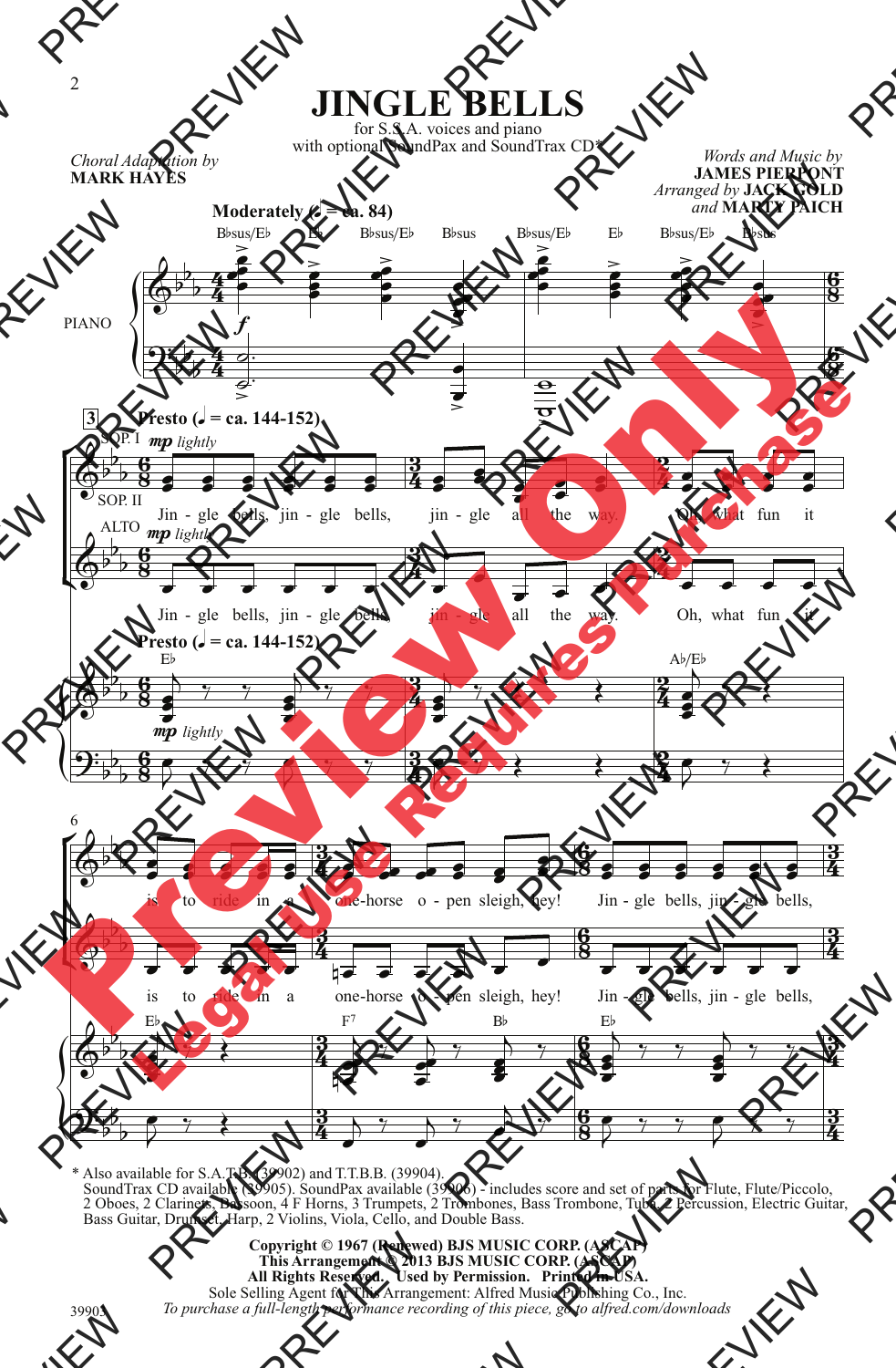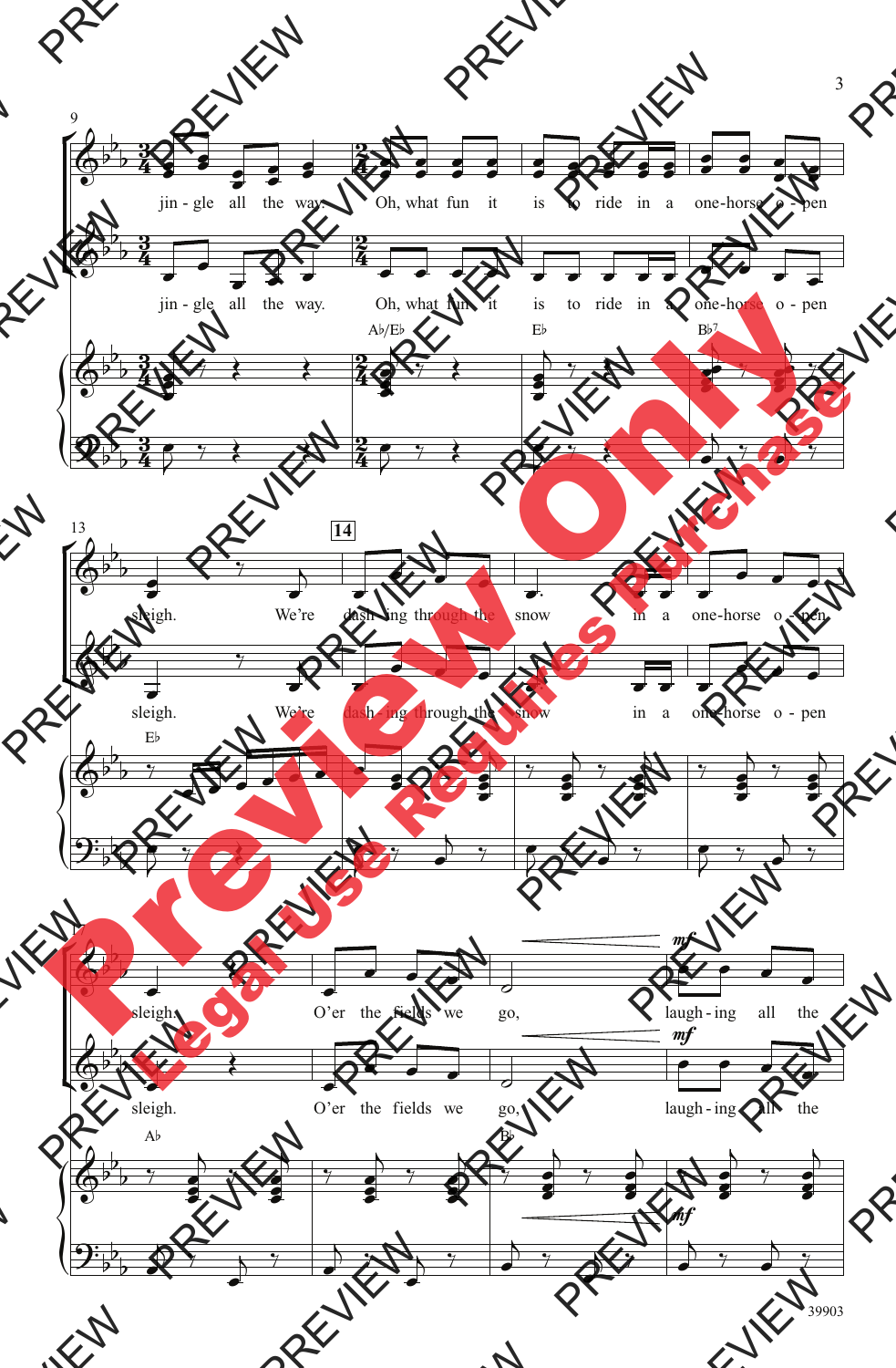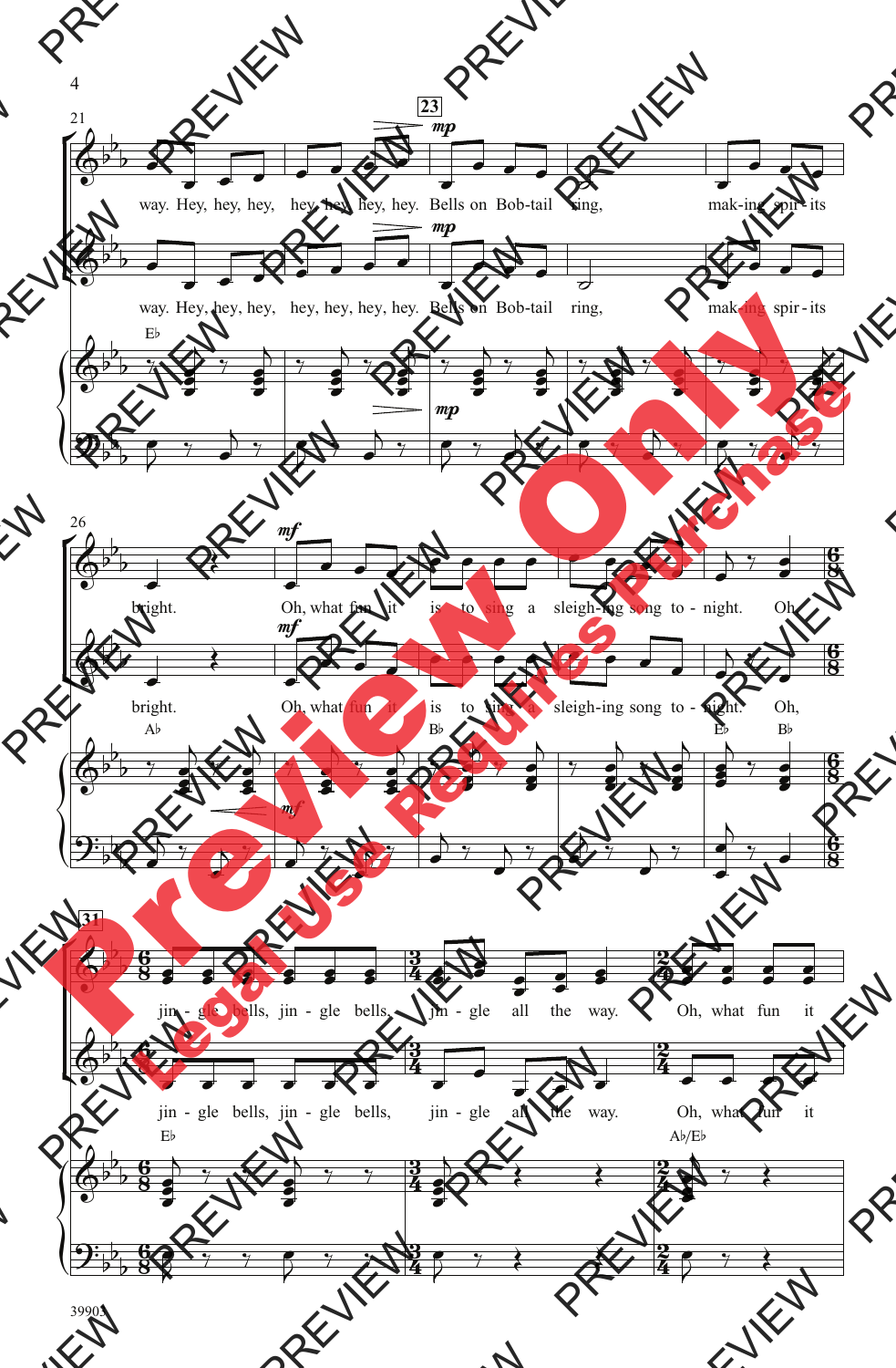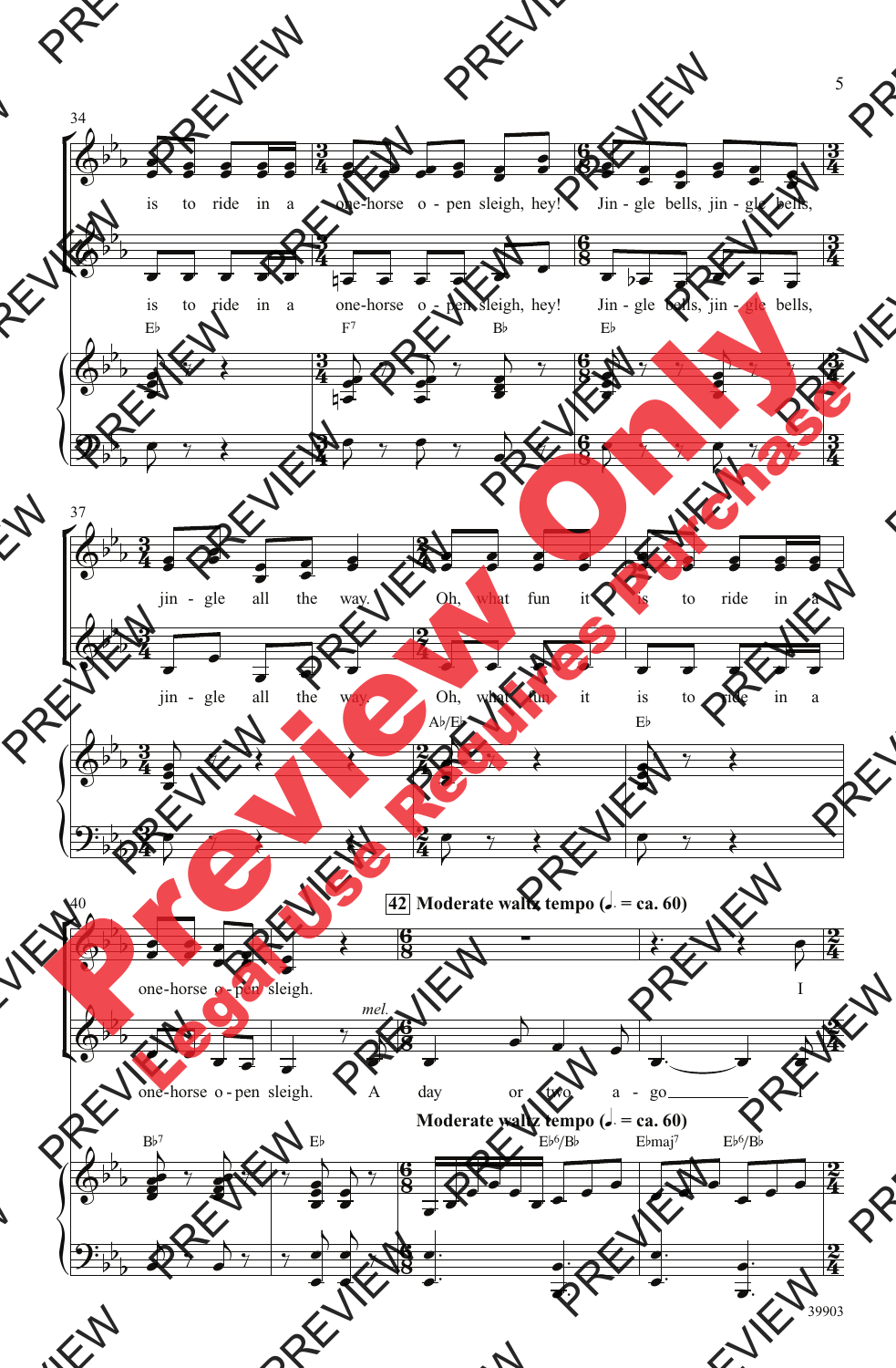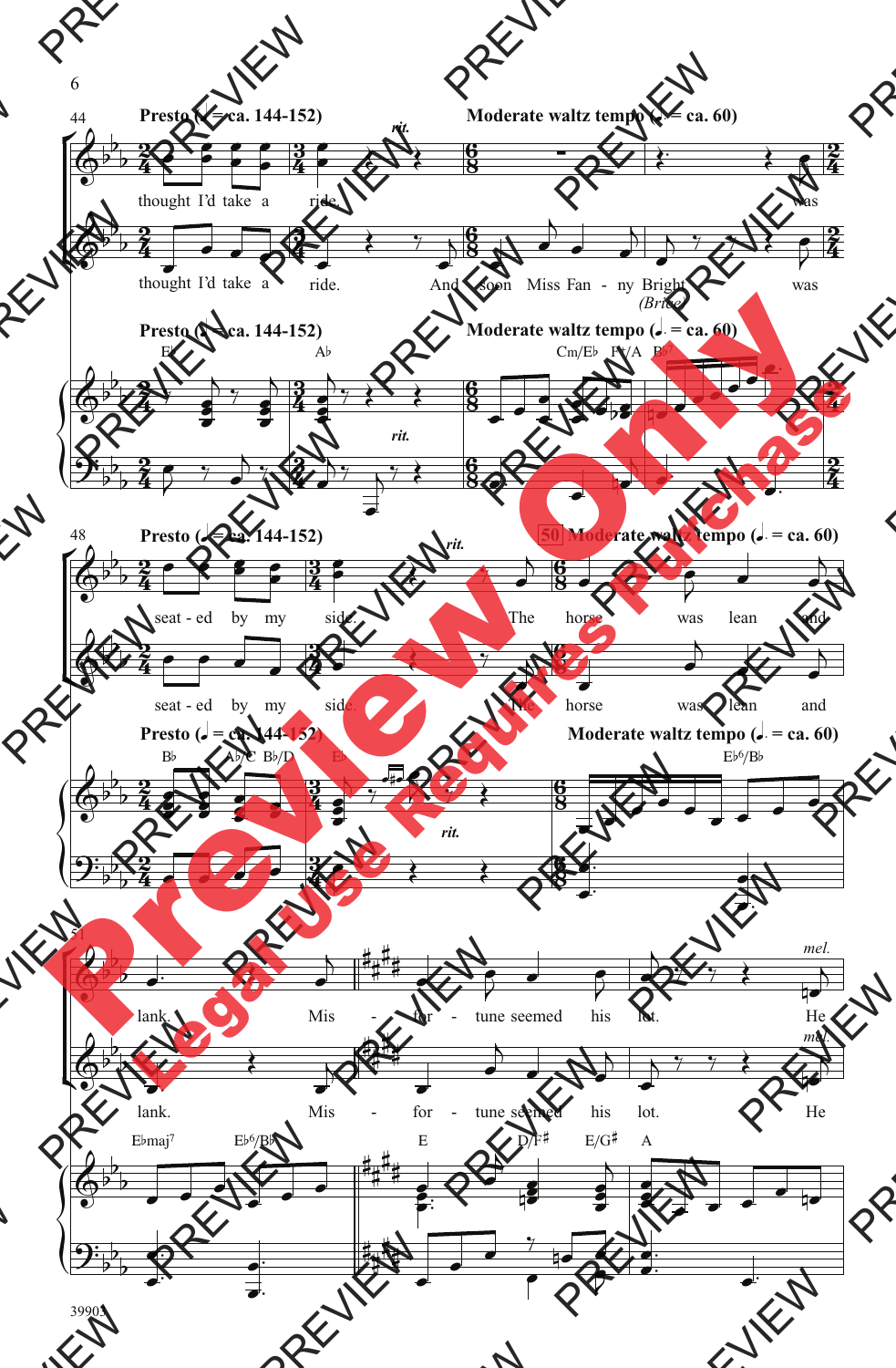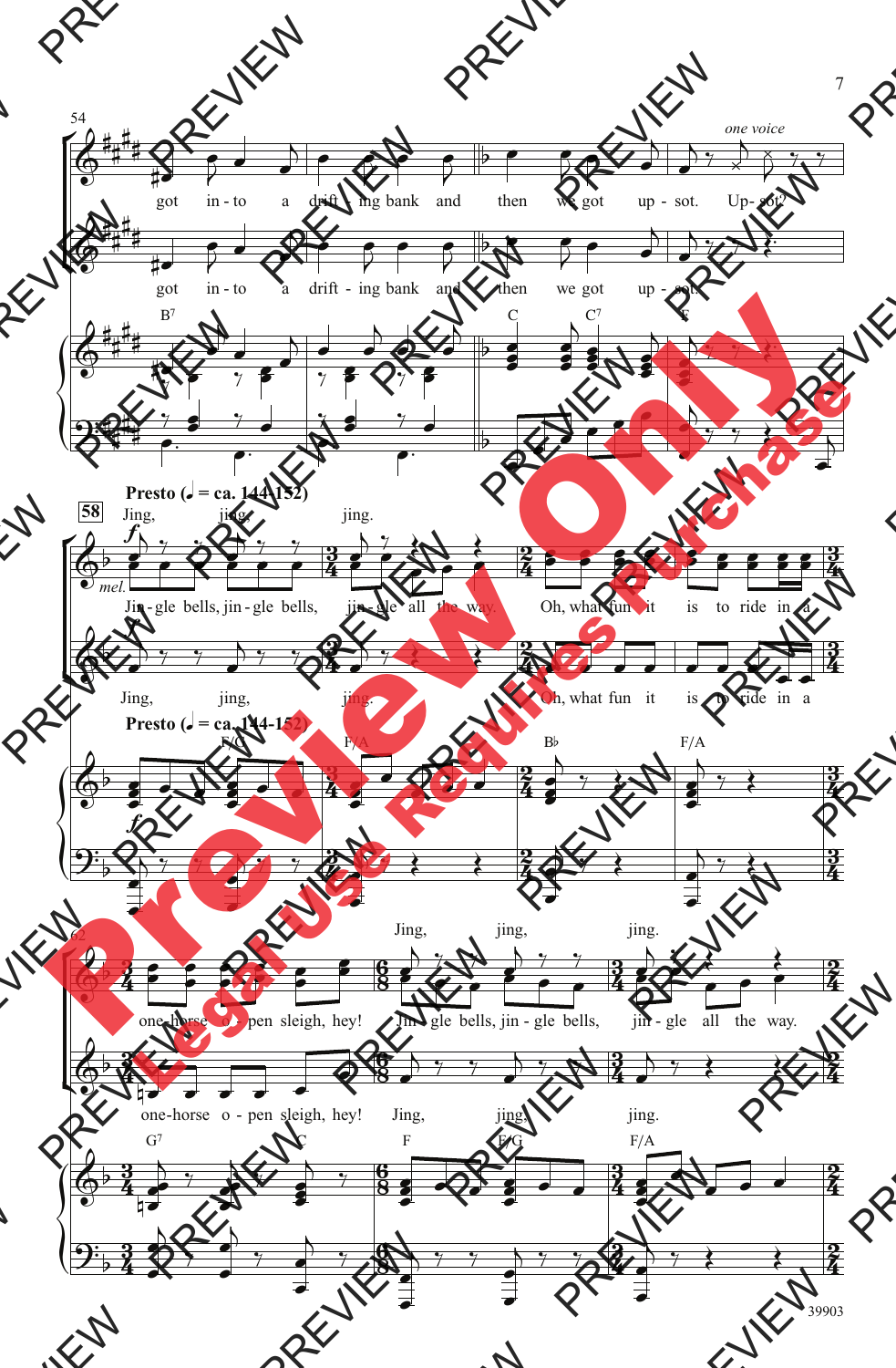

39903

8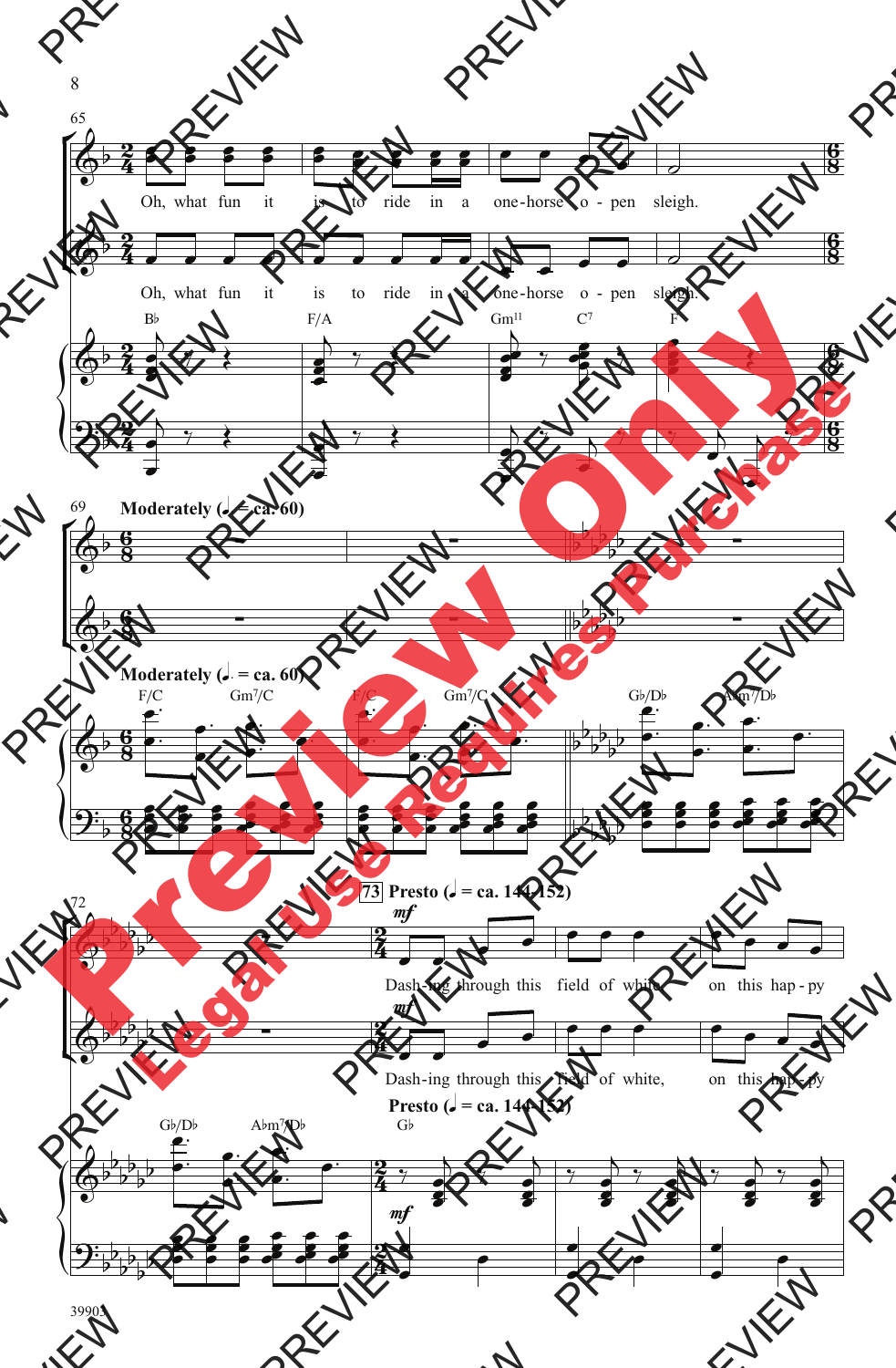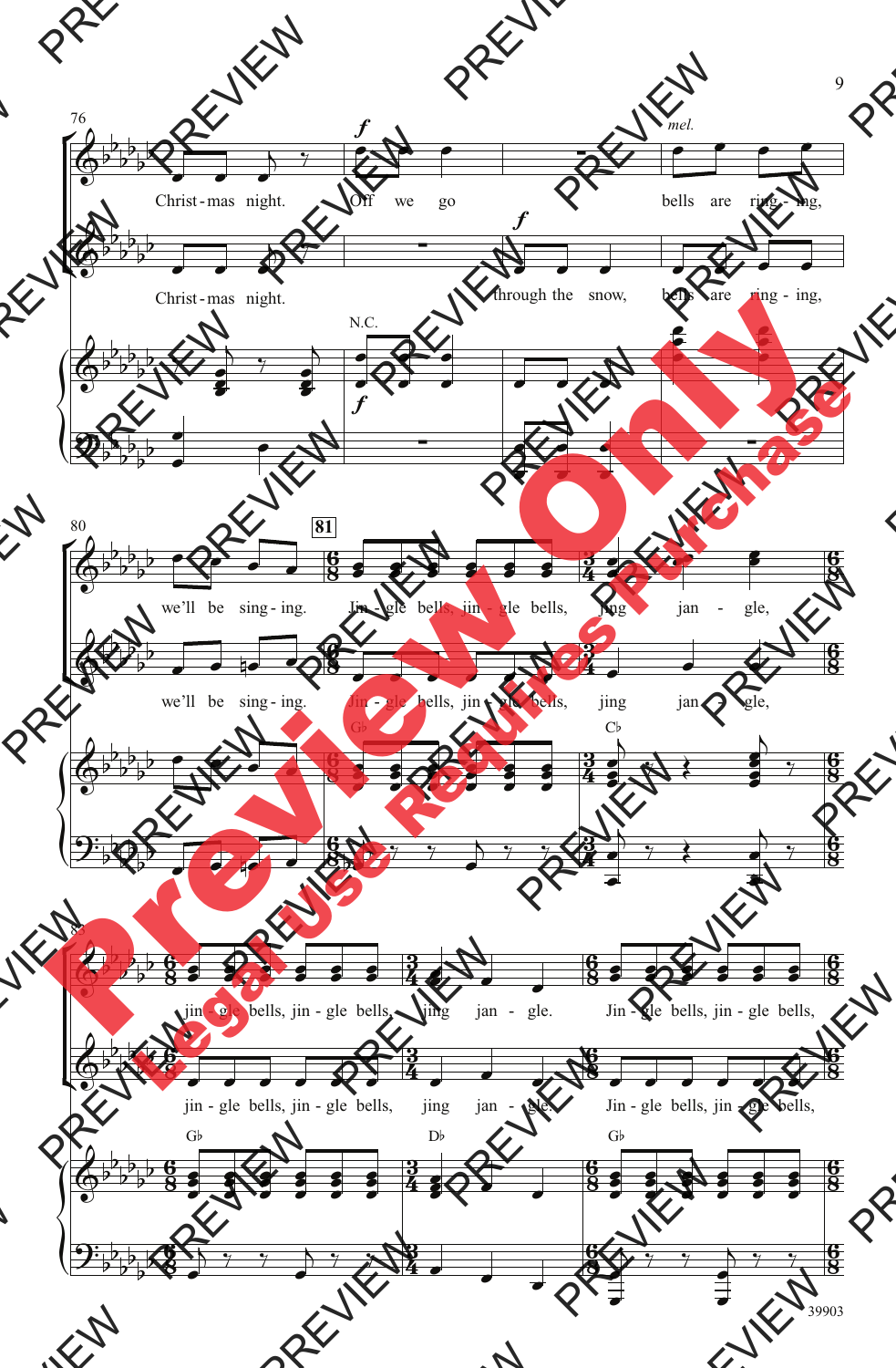

39903